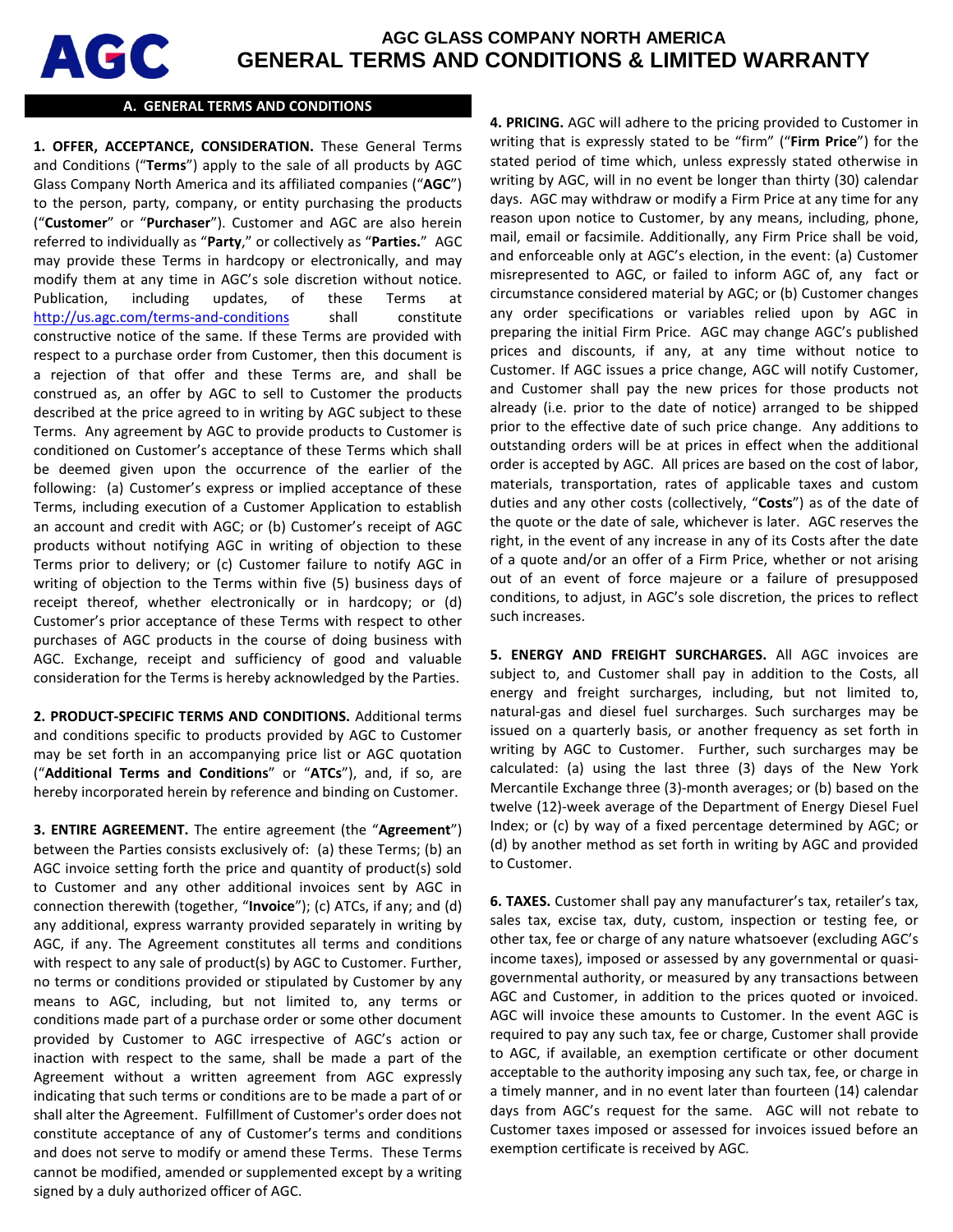**7. PAYMENT TERMS.** Customer shall pay the net invoice amount for products sold to Customer within thirty (30) calendar days from the date of Invoice unless otherwise stated on the Invoice. If, at any time during AGC's performance with respect to an order, AGC in its sole discretion determines that Customer should not be afforded the payment terms originally agreed to, AGC may require full or partial payment in advance or any other adequate assurances from Customer before proceeding with the order. If the net invoice amount is not paid when due, such amount will, from and after the due date, bear an interest rate of one and a half percent (1.5%) per month or the maximum annual rate of interest allowable by law, whichever is lesser. Any applicable cash discount will be stated on the Invoice. Cash discounts are not allowed on and will not be applied to any invoiced item other than the purchase price for the product (*e.g.* not applicable to taxes, freight, energy surcharges, crating or other charges).

**8. NO WITHHOLDING PAYMENT.** Customer expressly waives all right to, and shall not, set off or otherwise withhold any payment to AGC under the Agreement or any other agreement with AGC for any reason whatsoever, including, but not limited to, reasons related to any dispute or credits Customer believes are owed it by AGC.

**9. US CURRENCY ONLY.** Customer shall pay all prices, applicable taxes, surcharges and fees under the Agreement to AGC in United States Dollars unless AGC agrees otherwise in writing.

**10. MINIMUM UNIT OF SALE:** AGC's minimum unit of sale is 42,000 pounds or more to meet any published carrier tariff minimums with respect to the mode of transport used for delivery. Other AGC products from the same facility may be combined to meet truckload minimum weight. AGC reserves the right to refuse Customer orders for quantities deemed by AGC, in its sole discretion, to be insufficient to make a production run of the specific product ordered by Customer. AGC reserves the right to charge a market price for orders that are less than 42,000 pounds.

**11. PACKAGING:** Unless Customer has provided AGC other packaging instructions and AGC has agreed to the same in writing, Customer hereby selects or shall be deemed to have selected AGC's standard packaging material. The standard separator is powder interleaving material. Unless otherwise agreed to by the Parties, AGC's pricing reflects and includes its standard packaging only. AGC reserves the right to change its standard separator from time to time at its sole discretion and without notice. No mixed product packages are available. AGC reserves the right to charge, and Customer shall pay, additional amounts should Customer's order necessitate packaging outside AGC's standard packaging. AGC HEREBY DISCLAIMS ALL RESPONSIBILITY FOR ANY DAMAGE TO PRODUCTS CAUSED BY, ARISING OUT OF OR AS A RESULT OF ANY PACKAGING MATERIAL, DEFECTS RELATED THERETO OR FITNESS THEREOF FOR ITS INTENDED PURPOSES. CUSTOMER HAS RELIED ON CUSTOMER'S OWN KNOWLEDGE, SKILL AND EXPERTISE IN SELECTING THE PACKAGING MATERIAL.

**12. RACKS:** Products may be packaged and transported on AGC's glass transportation rack equipment (e.g. steel racks or rolling racks) ("Rack Equipment"). All Rack Equipment is the sole and exclusive property of AGC and AGC has all right, title and interest thereto. Customer shall use reasonable care in unloading, loading and using the racks. Customer shall use Rack Equipment only for receiving, storing, and transporting AGC glass products on Customer business premises and for no other purposes whatsoever, including without limitation, inventory storage and other storage or shipment of Customer or third party products. Customer shall use Rack Equipment consistent with its intended purposes, with due care and caution, and in compliance with all laws, rules, regulations and statutes. Customer shall keep the Rack Equipment free and clear of all liens and claims. Customer shall be responsible for knowledge of and training its personnel on the proper use, maintenance, and transportation of Rack Equipment, including, but not limited to, proper Rack Equipment stacking, binding and loading techniques. Customer shall return the Rack Equipment to AGC consistent with AGC's Rack Equipment return policies and/or Rack Equipment agreement entered into with AGC. AGC may require Customer to enter into a separate Rack Equipment agreement as a condition of providing Rack Equipment to Customer.

**13. FREIGHT:** Continental United States and Canada delivery of products covered by this document will be FOB AGC's manufacturing plant. Shipment shall be by way of common carrier, contract carrier or AGC's truck, at AGC's option. Methods and route of shipment shall be at the sole discretion of AGC unless Customer specifies otherwise in writing, and AGC agrees in writing. Customer shall be solely responsible and pay for any additional expense associated with or incurred by AGC with respect to the method or route of shipment specified by Customer. International shipments will be Incoterms 2010, FOB the port of departure from the United States. Products will be deemed to have been delivered in the same count and quality as when the products were loaded on the truck or container at the port of departure (as applicable). AGC will not be responsible for any loss, damage, or delay whatsoever, or associated costs, caused by any carrier or shipper, and Customer shall be responsible for filing and recovering on any and all freight or shipping damage claims. Freight charges to destinations that fall within standard carrier routes in the continental United States and Canada are usually prepaid and covered by the price of regular AGC products bought in full truckloads; however, Customer shall pay all additional freight charges assessed by AGC for shipments (a) less than full truckloads, (b) of specialty products, and/or (c) to destinations that do not fall within standard carrier routes.

**14. DELIVERY AND ACCEPTANCE:** Delivery of products by AGC to a carrier at the FOB point will constitute delivery to Customer, regardless of whether AGC pays the freight. Customer may be charged for any warehousing fees, demurrage fees, trucking and other expenses occasioned by or incident to any delays requested or made for the convenience of Customer beyond the scheduled shipping date. Customer (a/k/a consignee) shall unload freight in the presence of carrier and conduct a visual inspection of products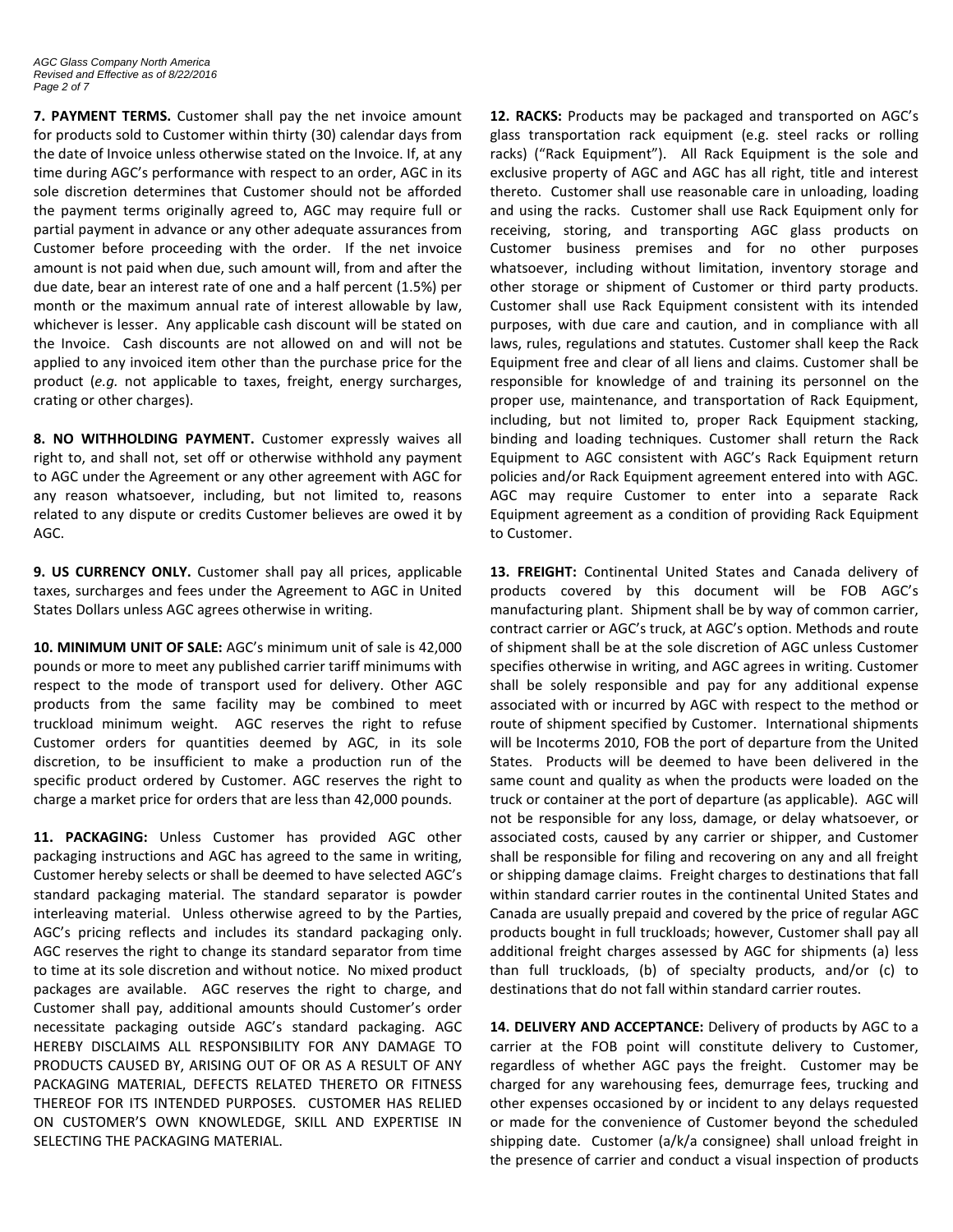at the time of unloading. Customer shall inform carrier of any discrepancies upon completion of the visual inspection of products. Customer shall note all claims for shortages, errors, damage or any other discrepancies between the freight shipped as described in the bill of lading and that received on the bill of lading in writing to AGC within ten (10) business days after the delivery of shipment. Failure to do so within this time-frame shall constitute a waiver of all such claims by Customer and unconditional acceptance of the products. Any liability of AGC for non-delivery of the products is limited to either replacing the products within a reasonable time or adjusting the Invoice for such products to reflect the actual quantity delivered.

**15. WAREHOUSING.** AGC's pricing only includes shipping costs for shipping Customer's order as a single combined shipment and does not include shipping costs for separating Customer's order into multiple shipments, if necessary. Customer shall pay AGC all additional amounts for any such shipping costs. Customer shall also pay a warehousing charge of one and one-half percent (1.5%) of the total invoiced amount per month to be applied to the Invoices for products not shipped to or picked up by Customer within thirty (30) calendar days after notice from AGC that those products are ready for delivery. If any products ordered by Customer remain in AGC's warehouse for more than sixty (60) calendar days after AGC's notice the products are ready for pick-up, then in addition to the warehousing charge, Customer shall be obligated to take and pay for all such products upon and in accordance with written notice from AGC. If Customer refuses, AGC may, in its sole discretion, pursue any one or more of the following remedies: (a) ship the products to Customer and charge Customer for such products; or (b) resell the products to a third party and seek reimbursement from Customer if the sales price for those products does not equal or exceed the purchase price, including surcharges and freight, that AGC would have charged Customer for those products; or (c) destroy the products and charge Customer for the purchase price for those products, including all surcharges and freight; or (d) file a claim, suit or other proceeding in a court of competent and lawful jurisdiction. Notwithstanding the foregoing in this section, AGC and Customer may execute an AGC Stocking Program agreement to provide the terms and conditions of AGC's warehousing of Customer's products ("Stocking Program") which shall control over the terms and conditions of this section. The implementation of any Stocking Program is contingent upon AGC's and Customer's execution of a written agreement. Upon termination of the Stocking Program, Customer shall be obligated to purchase any stock products warehoused by AGC for Customer under the Stocking Program within sixty (60) calendar days of the termination date without setoff or deduction.

**16. SAFETY SPECIFICATIONS.** In any order for safety glazing materials, Customer shall correctly reference the safety standard to which the glass product must be manufactured, certified and labeled. CUSTOMER SHALL NOT GLAZE ANNEALED GLASS IN HAZARDOUS LOCATIONS (AS DEFINED BY APPLICABLE CODES AND FEDERAL AND STATE LAWS). GLASS TO BE GLAZED AND USED AT

SUCH HAZARDOUS LOCATIONS MUST BE AN APPROVED SAFETY GLASS. AGC DISCLAIMS ALL RESPONSIBILITY AND LIABILITY FOR NONCOMPLIANCE WITH SAFETY SPECIFICATIONS, AND CUSTOMER'S ACTIONS AND OMISSIONS.

**17. CANCELLATION.** Customer may not cancel an order of products that has shipped and shall be fully responsible for payment therefor. Customer may only cancel an order for products acknowledged by AGC by providing written notice to AGC prior to AGC's production or shipment of that order by AGC. AGC, in its sole discretion, may accept such cancellation. If AGC accepts such cancellation, then Customer shall pay AGC: (a) for all costs incurred by AGC prior to cancellation, including, but not limited to, materials and work furnished or completed; and, additionally, (b) liquidated damages of ten percent (10%) of the amount to be originally invoiced for the cancelled original order of products to compensate AGC for lost profits, lost opportunity, and such other damages that the Parties hereby acknowledge are too difficult to calculate. AGC's sale of products shall always remain in AGC's sole discretion notwithstanding prior course of dealing or performance *vis-à-vis* Customer or any other party, usage of trade, or otherwise. AGC may refuse at any time to sell products to Customer with or without cause and with or without notice.

**18. FORCE MAJEURE.** AGC is excused from performance under the Agreement should an event occur beyond AGC's control, such as, but not limited to, acts of God, damage to AGC offices, plants or facilities, fire, floods, crime, including theft, war, threats or acts of terrorism, workplace violence, weather events, strikes, work stoppages, accidents, production delays, utility outages, shortages, delays of carriers, delay by suppliers of materials, actions by or priorities of government or any department thereof, or any other event or action beyond the reasonable control of AGC, that prevents any of AGC's obligations hereunder, including, but not limited to, manufacture or shipment of the products. AGC will declare a force majeure event in writing to Customer and, if AGC intends to perform the Agreement at a later date, notify Customer, to the extent possible, of the length of the expected delay and any contingency plan. AGC shall not be responsible for any loss, damage, fees, penalties or costs whatsoever as a result of delay due to a force majeure event.

**19. INTELLECTUAL PROPERTY**. AGC shall have, and Customer hereby assigns to AGC, any and all right, title and interest in any intellectual property ("IP") created, arising out of, related to, or resulting from the Agreement, including, but not limited to, patents, trademarks, tradenames, copyrights, trade secrets, knowhow, drawings, designs, creations, or inventions. All right, title and interest in IP, including, but not limited to, patents, trademarks, tradenames, copyrights and trade secrets, with respect to all AGC products belong to AGC Flat Glass North America, Inc. (or their respective owners in the case of third-party products). No IP rights whatsoever, including, but not limited to, any license rights, are hereby granted or implied to be granted by AGC to Customer in any of AGC's IP. Customer may only use AGC's products in accordance with the terms herein and for no other purposes unless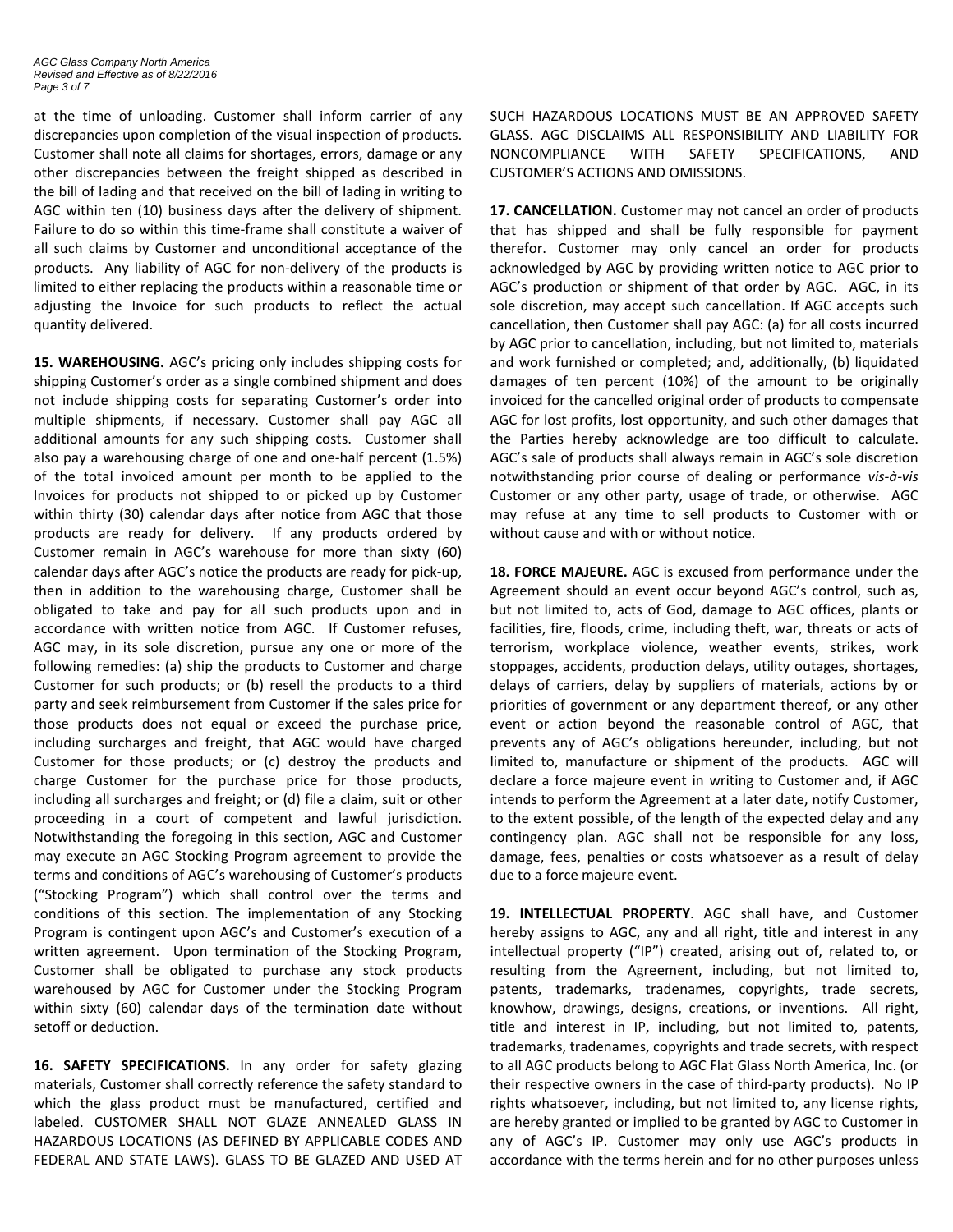*AGC Glass Company North America Revised and Effective as of 8/22/2016 Page 4 of 7*

pre-approved by AGC in writing. AGC neither represents nor warrants that its products do not violate any third party IP rights.

**20. SUITABILITY OF PRODUCTS.** Customer shall be solely responsible for determining the suitability for use, including, but not limited to, use for Customer's intended purposes, of products purchased from AGC. CUSTOMER SHALL NOT RELY ON ORAL OR WRITTEN REPRESENTATIONS BY EMPLOYEES OR AGENTS OF AGC CONCERNING THE SUITABILITY OR QUALITY OF PRODUCTS SOLD BY AGC. ANY SUCH REPRESENTATIONS ARE NOT AUTHORIZED BY AGC.

**21. LIMITED WARRANTY.** AGC warrants its products exclusively to Customer and no other party, and only to the extent set forth in the written, express limited warranty described below ("**Warranty**"). The Warranty applies only to products which have been PAID IN FULL by Customer. AGC, at its sole discretion, may elect to provide an additional warranty to Customer pursuant to specific terms and conditions that AGC will separately provide to Customer in writing at the conclusion of a given project or as otherwise agreed between the Parties, and such additional warranty shall supplement and be subject to the same terms and conditions of this Warranty, unless otherwise expressly noted by AGC in writing. Any additional warranty shall also be exclusively between AGC and Customer, and no other party. EXCEPT FOR ANY EXPRESS APPLICABLE LIMITED WARRANTY, AGC DOES NOT MAKE, AND HEREBY DISCLAIMS, ANY REPRESENTATIONS OR WARRANTIES, WHETHER EXPRESS OR IMPLIED BY LAW, COURSE OF DEALING, COURSE OF PERFORMANCE, USAGE OF TRADE OR OTHERWISE, REGARDING ANY PRODUCTS PROVIDED OR SOLD BY AGC TO CUSTOMER, INCLUDING (WITHOUT LIMITATION) IMPLIED WARRANTIES OF MERCHANTABILITY, FITNESS FOR A PARTICULAR PURPOSE OR USE, NONINFRINGEMENT, OR RELATED TO ANY OTHER MATTER.

**22. LIMITATION OF LIABILITY. IN NO EVENT WILL AGC'S LIABILITY OF ANY KIND WITH RESPECT TO ANY DEFECTIVE OR NON-CONFORMING PRODUCTS, BREACH OR REPUDIATION OF ANY TERM OF THE AGREEMENT, ANY TORT (INCLUDING NEGLIGENCE), OR FOR ANY OTHER REASON WHATSOEVER INCLUDE ANY SPECIAL, INDIRECT, RELIANCE, INCIDENTAL, PUNITIVE, OR CONSEQUENTIAL LOSSES OR DAMAGES INCLUDING, BUT NOT LIMITED TO, LOSS OF PROFITS OR LOSS OF BUSINESS, EVEN IF ADVISED OF THE POSSIBILITY OF SUCH POTENTIAL LOSS OR DAMAGE. ADDITIONALLY, IN NO EVENT WILL AGC'S LIABILITY OF ANY KIND PURSUANT TO ANY THEORY INCLUDING, BUT NOT LIMITED TO, CONTRACT, TORT, STRICT LIABILITY, AND WARRANTY EXCEED THE AMOUNT PAID OR TO BE PAID BY CUSTOMER TO AGC UNDER THE APPLICABLE CUSTOMER ORDER. FOR PURPOSES OF THIS SECTION, "AGC" INCLUDES AGC AND ITS PARENT, RELATED, AND AFFILIATED COMPANIES, AND ITS AND THEIR DIRECTORS, OFFICERS, EMPLOYEES, AGENTS, REPRESENTATIVES, INSURERS, SUBCONTRACTORS, AND SUPPLIERS.**

**23. CHOICE OF LAW/FORUM.** The Agreement shall be governed by the laws of the state where the product was manufactured, excluding its conflicts of law rules. Likewise, all terms used in this

document that are defined or given meanings in the Uniform Commercial Code ("UCC"), as adopted in the state where the product was manufactured, will have the same definition and meaning for the purposes of the Agreement. Any provisions of Agreement that conflict with or vary from UCC provisions will supersede and prevail over such UCC provisions and govern this Agreement. Further, the United Nations Convention for the Resolution of Disputes shall not apply under any circumstances. The United Nations Convention on Contracts for the International Sale of Goods does not apply to Agreement. The Parties further agree that any court or legal proceeding relating to the Agreement or any order shall be brought in United States District Court, Eastern District of Tennessee, and that this shall be the exclusive forum and venue for resolving all disputes relating to the Agreement, any order, or any other matter between Customer and AGC.

**24. NO WAIVER/CUMULATIVE REMEDIES.** Waiver by AGC of a breach by Customer of any provisions of the Agreement shall not be deemed a waiver of future compliance therewith, and such provision, as well as all other provisions hereunder, shall remain in full force and effect. If any provision of the Agreement is or becomes, at any time, unenforceable or invalid under any applicable law, rule or regulation, no other provision of the Agreement shall be affected thereby, and the remaining provisions of the Agreement shall continue with the same effect as if such unenforceable or invalid provision shall not have been inserted in the Agreement. No waiver or renunciation shall be effective against AGC unless set forth in writing and signed by a duly authorized officer of AGC. The rights of AGC under the Agreement are cumulative and not alternative.

**25. SUCCESSORS/ASSIGNMENT**. The Agreement shall be binding upon and shall inure to the benefit of the Parties, their legal representatives, successors, and assigns, including any party that acquires all or substantially all of the assets of Customer or AGC. The Agreement may not be assigned by Customer without the prior written consent of AGC.

**26. RELATIONSHIP OF THE PARTIES.** The relationship between the Parties is that of independent contractors. Nothing contained in the Agreement is intended to create, nor shall be construed as creating, any agency, partnership, joint venture or other form of joint enterprise, employment or fiduciary relationship between the Parties, and neither Party shall have authority to contract for or bind the other Party in any manner whatsoever.

**27. ATTORNEYS' FEES.** AGC shall be entitled to full reimbursement from Customer of AGC's attorneys' fees, costs, and expenses arising out of or related in any way to any action at law or equity to enforce or interpret the terms of the Agreement.

**28. SURVIVAL.** Any terms of the Agreement which, expressly or by their nature, extend beyond the termination or cancellation of the Agreement shall survive any termination or cancellation of the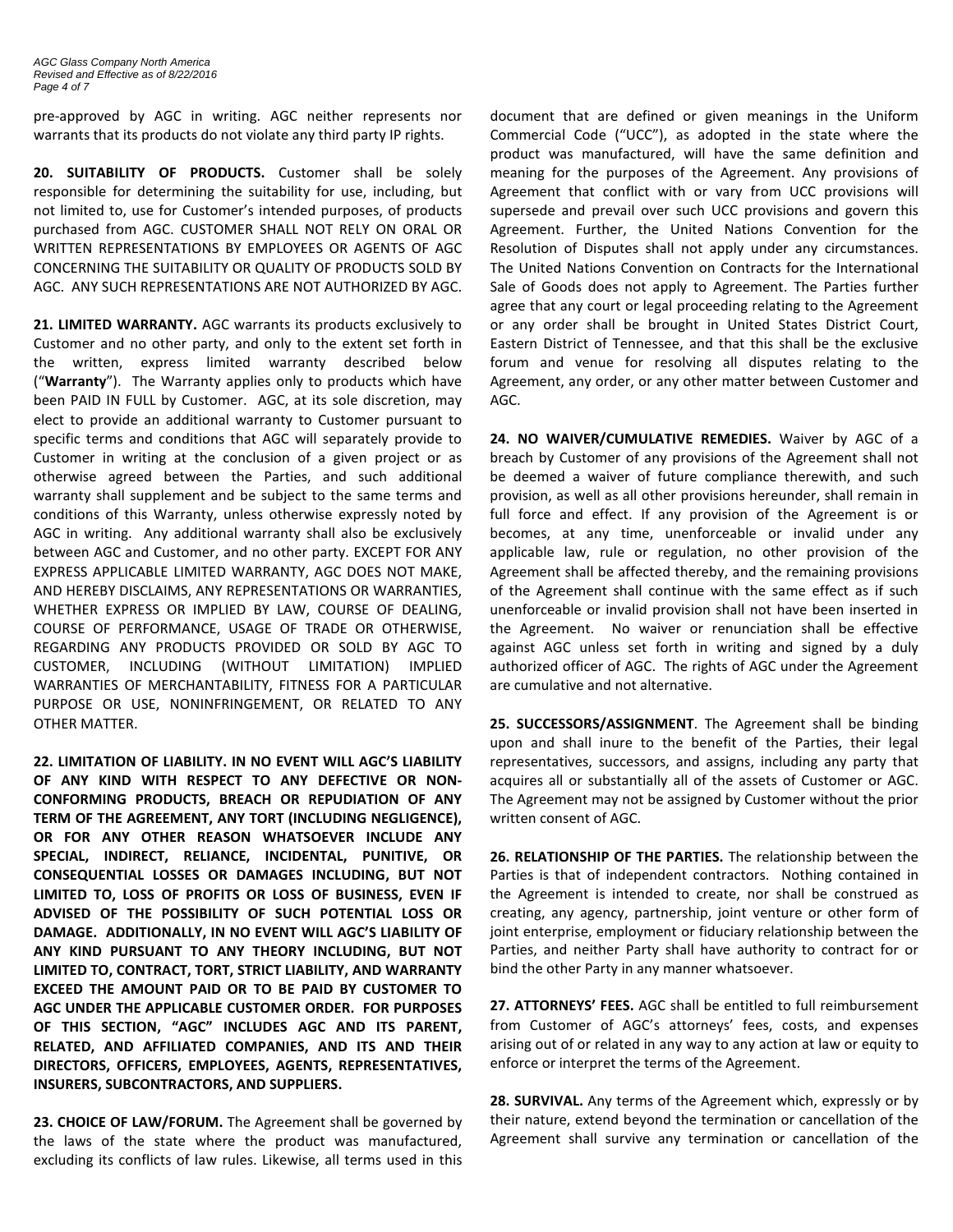Agreement, including, but not limited to, Sections 19-28 of these Terms.

### **B. LIMITED WARRANTY**

AGC hereby provides this limited, express warranty ("**Warranty**") to Customer, which is subject to and incorporates the Terms of Agreement. This Warranty applies to all AGC products, subject to all of the terms and conditions herein.

#### **ALL PRODUCTS**

The following warranty terms and conditions apply to all AGC products, but are expressly subject to the time-frame, exceptions, and additional terms and conditions for specific products as set forth below.

**1. REMEDY**. In the event that any AGC product fails to perform as warranted, AGC's sole responsibility and Customer's **SOLE AND EXCLUSIVE REMEDY** under warranty or under any theory of contract, tort, negligence, strict liability or any other claim of liability, including, but not limited to, any claim arising out of or related to any consumer protection or consumer fraud statute, rule or regulation, shall be limited exclusively to furnishing Customer with a replacement product, FOB AGC's manufacturing facility nearest the product's installation, without charge. If AGC cannot provide a replacement product (as determined by AGC in its sole discretion), then Customer's exclusive remedy shall be a refund of AGC's original selling price. **IN NO EVENT SHALL AGC BE LIABLE FOR COSTS INCURRED IN THE REMOVAL OF FAILED PRODUCTS, THE INSTALLATION OF REPLACEMENT PRODUCTS, OR FOR ANY SPECIAL, INCIDENTAL, INDIRECT, RELIANCE, PUNITIVE, OR CONSEQUENTIAL LOSSES OR DAMAGES INCLUDING, BUT NOT LIMITED TO, LOSS OF PROFITS OR LOSS OF BUSINESS.** In the event that a product is replaced pursuant to an applicable AGC warranty, the replacement product is warranted only for the remainder of the warranty period applicable to the original product. AGC neither guarantees nor warrants production lead times, shipment delivery dates or inventory availability. This Warranty shall not apply to any product beyond the provided warranty period. **THESE EXCLUSIVE REMEDIES SHALL BE CUSTOMER'S SOLE AND EXCLUSIVE REMEDIES EVEN IF THE APPLICABLE LIMITED WARRANTY SET FORTH HEREIN FAILS OF ITS ESSENTIAL PURPOSE.** 

**2. RIGHT OF INSPECTION**. Customer shall make available to AGC for inspection any product that Customer claims to be defective or subject to a claim under this Warranty in its installed application. The Warranty is void if Customer fails or refuses to provide or make reasonably available the alleged defective product for inspection by AGC as set forth above within a reasonable time of making the claim, which in no event shall exceed thirty (30) calendar days after submission of the written claim. Additionally, the Warranty is void if Customer alters, removes, destroys, or disposes of the product from its installed application (*i.e.,* from any end product or installation/glazing system) before AGC completes its inspection or review of the same.

**3. WARRANTY PROCEDURE.** In the event of a warranty claim, Customer shall promptly notify AGC as specified herein. If Customer fails to submit a written claim for warranty coverage to AGC within one hundred twenty (120) calendar days from the date it knew, or reasonably should have known, of the product's alleged failure to comply with its warranty, Customer shall be deemed to have waived any claim for warranty coverage with respect to the product (and all similar products shipped to Customer), and AGC shall not have any responsibility or liability for such product(s). In no event shall a claim for warranty coverage be considered after the expiration of the specified product's warranty period. Customer shall provide a copy of the original purchase order, proof of date of delivery, and make the product available for inspection by AGC, as set forth above.

**4. LIMITATIONS**. **EXCEPT AS EXPRESSLY SET FORTH HEREIN, AGC MAKES NO EXPRESS OR IMPLIED REPRESENTATION OR WARRANTY OF ANY KIND REGARDING ITS PRODUCTS, WHETHER AS TO MERCHANTABILITY, FITNESS FOR A PARTICULAR PURPOSE OR USE, NON-INFRINGEMENT, OR ANY OTHER MATTER.** In particular, but without limitation, AGC assumes no responsibility for, and this Warranty shall be void and will not cover the product, in the event of the following or under the following circumstances:

- Glass breakage.
- Failure of products due to improper usage or improper handling, loading, unloading or storage.
- Failure as a result of incompatibility with other glazing or installation materials including, but not limited to, sealants, lubricants, setting blocks, gaskets, coatings, insulation, desiccants, muntins, blinds, or any other materials.
- Failure of products due to faulty installation, drainage design, improper weeping or weep design. This includes, but is not limited to, the requirement that the glazing channel have appropriate drainage/weeping that conforms to all IGMA recommendations and requirements so as to prevent water accumulation.
- Building construction or design where edges of the product are exposed to the environment.
- Failure of products due to severe and/or extreme weather conditions including, but not limited to: hurricanes, tornadoes, earthquakes, hail, excessive heat, cold, or humidity.
- Damage to products caused by chemicals used on or around the products.
- Products when Customer fails to follow accepted industry installation and care procedures, such as (and as applicable), but not limited to, those set forth in publications by the Glass Association of North America and the Insulating Glass Manufacturers Alliance.
- Failure of products due to Customer not following AGC's instructions regarding the products.
- Failure of any kind if the product was subject to additional processing, fabrication or alteration by Customer or anyone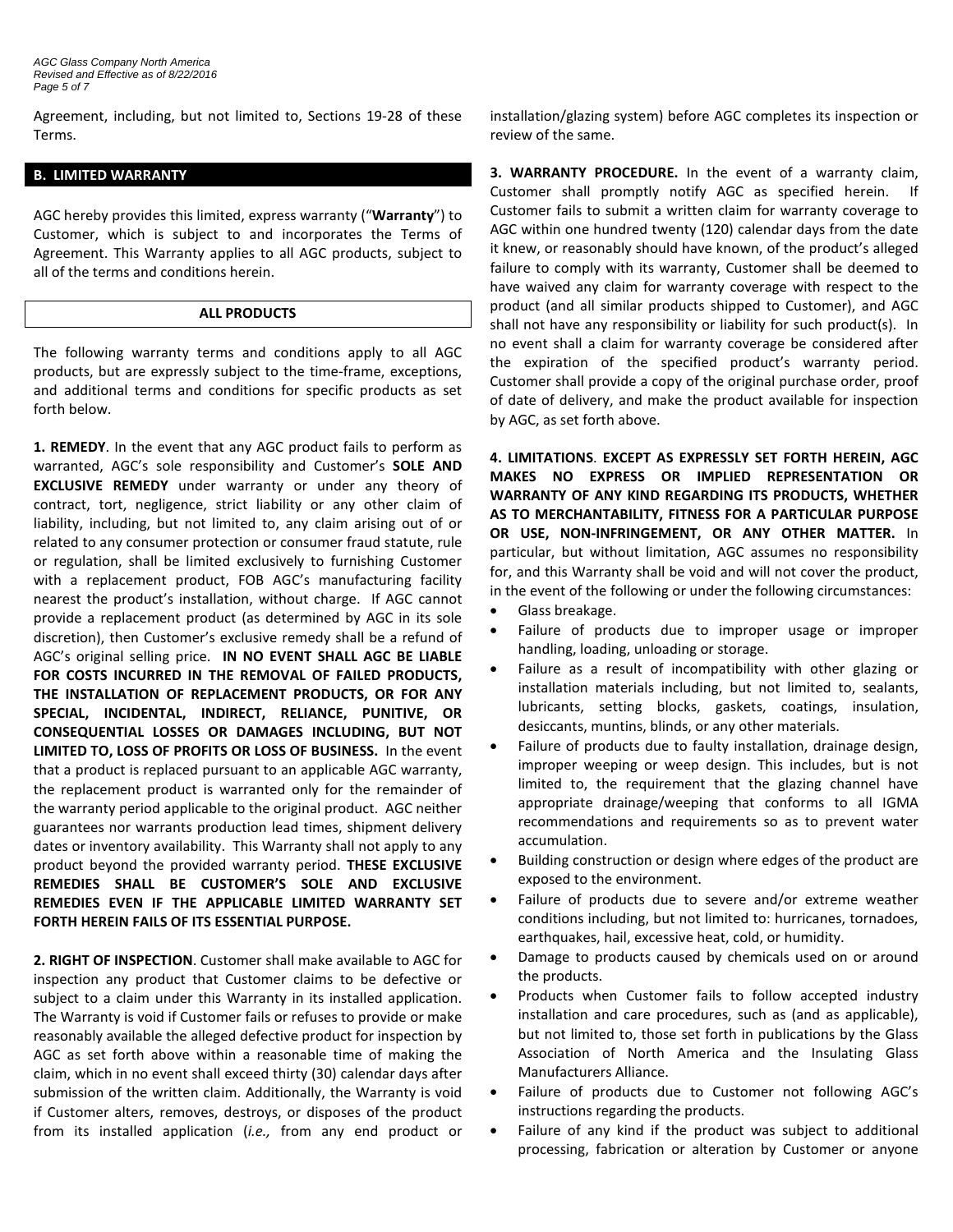other than AGC, including, but not limited to, application of coatings, films, tapes, adhesive backings, additional edging, beveling, and v-grooving.

- Damage resultant from cleaning with, or exposure to, abrasive cleaners, sharp objects, wire brushes, steel wool, acids or other caustic material of any type.
- Products that are installed by Customer or another that are not continuously and adequately mechanically supported on all sides including, but is not limited to, improper size and location of setting blocks.
- Products if they are used or installed outside of either the continental limits of the United States or Canada.
- Products installed in a vehicle of any kind.
- Products that have been retrofitted including, but not limited to, the addition of any type of film (*e.g.,* safety or security film).

No one, but a duly authorized officer of AGC who does so in writing, may alter, modify, amend, supplement or change this Warranty in any manner. Any alteration, modification, amendment, supplement or change to this Warranty, whether done verbally or in writing, by anyone other than a duly authorized officer of AGC shall not be binding on AGC and will be void and have no effect.

## **SPECIFIC PRODUCTS**

In addition the foregoing Warranty terms and conditions applicable to all products' warranties, AGC hereby provides to Customer the following additional limited warranties with respect to the specific products identified subject to the respective additional terms and conditions herein:

**5. INSULATING GLASS UNITS.** AGC warrants its AGC Insulating Glass Units against material obstruction to vision due to defects in material or workmanship that results in film formation or dust collection on the internal glass surfaces caused exclusively from the failure of the hermetic seal, other than through glass breakage, for a period of FIVE (5) YEARS for AGC Single Seal and Duraseal® insulating glass units, and **TEN (10) YEARS** for AGC Dual Seal, Intercept®, Super Spacer®, and Duralite® insulating glass units from the date of manufacture or the certified date of substantial completion of the building exterior on a commercially bid project as captured in writing and agreed to between AGC and Customer ("**Substantial Completion**"), whichever is later. If the Parties fail to agree to a date of Substantial Completion in writing, the Warranty shall commence on the date of manufacture. In addition to those conditions set forth in Clause B.4. above for which AGC assumes no responsibility, AGC, without limitation, assumes no responsibility for and this Warranty shall be void and will not cover this specific product in the event of the following or under the following additional circumstances:

Products due to incompatibility with the organic hermetic seal with other glazing or installation materials including, but not limited to, sealants, lubricants, setting blocks, gaskets, coatings, insulation or any other materials.

- Products installed in or near a high-moisture environment including, but not limited to, swimming pool enclosures, saunas, spas, hot-tub enclosures, or greenhouses.
- Products installed in a position beyond vertical (greater or less than 90 degrees)(*i.e*., "sloped glazing") or structural glazing applications. However, for Dual Seal that is constructed with both a (1) polyisobutylene primary seal and (2) silicone secondary seal, the warranty period for slope-glazed product is abbreviated to FIVE (5) YEARS and structural-glazed product is TEN (10) YEARS, each from the date of manufacture or Substantial Completion, whichever is later.
- Products manufactured with a capillary tube that contain a sputter coated glass surface in the airspace.
- Products if the unit seal is not fully protected by a minimum 15/32 inch face-covering or "bite".
- Products if the overall unit size exceeds sixty (60) square feet.

**AGC makes no warranty as to the level of fill of any inert gas within an insulating glass unit nor does AGC warrant the rate of dissipation of inert gases or the amount of gas remaining in a particular insulating unit any time after manufacture. Dissipation of inert gas from an insulating glass unit is an inherent property and shall not be considered a defect.**

**6. PYROLYTIC-COATED GLASS.** AGC warrants its Comfort Select™ and Energy Select™ pyrolytic coated glass against cracking, peeling, or deteriorating under normal environmental glazed conditions for a period of TEN (10) YEARS from the date of manufacture.

**7. ANNEALED AND POST-TEMPERABLE SPUTTER COATED LOW-E GLASS.** AGC warrants its Comfort Select™, Energy Select™, and Stopray Vision™ sputter coated Low-E glass against cracking, peeling, or deteriorating under normal environmental glazed conditions for a period of TEN (10) YEARS from the date of manufacture or Substantial Completion, whichever is later. In addition to those conditions set forth in Clause B.4. above for which AGC assumes no responsibility, AGC, without limitation, assumes no responsibility for and this Warranty shall be void and will not cover this specific product in the event of the following or under the following additional circumstances:

- Comfort Select™, Energy Select™, and Stopray Vision™ sputter coated Low-E glass if it has not been properly edge-deleted using industry standards designed to prevent the silver layer(s) from coming in contact with moisture.
- Comfort Select™, Energy Select™, and Stopray Vision™ sputter coated Low-E glass if it is not fabricated into an insulating glass unit within six (6) months of the date of shipment for annealed coatings and within three (3) months from the date of shipment for post-temperable coatings.
- Products for color-related issues between annealed and posttemperable sputter-coated low-e glass that could occur in the field, when evaluated using ASTM C1376\*, if the two (2) coatings are combined on the same elevation or side of a